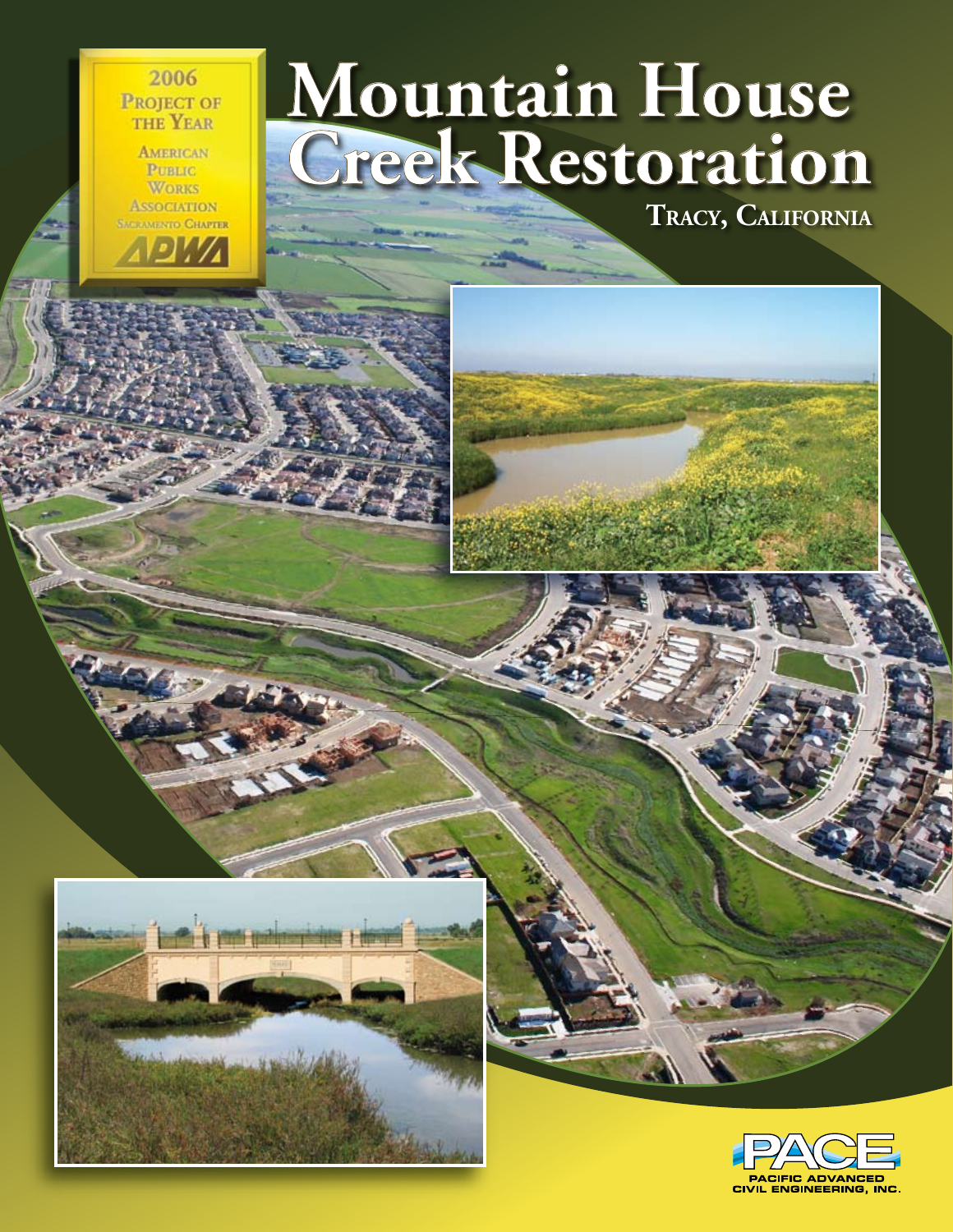## Project

Mountain House residential and commercial development in Northern California

## Civil Engineer/Planners

Carlson Barbee & Gibson, San Ramon, Calif. Pacific Advanced Civil Engineering, Inc., Fountain Valley, Calif. SWA Group, Sausalito, Calif.

## Product application

Restoration of a creek corridor running through a large development, including use of precast concrete bridges, provided environmental and recreation benefits and decreased stormwater infrastructure costs.



## Creek restoration supports land development

Designers blend environment and recreation in a new California city. BY DEREK H. KARIMOTO, P.E.; RONALD J. ROVANSEK, PH.D., P.E.; AND KAREN DOLL, P.E.

**Answering to Northern California's ever-growing** housing demands, the first new California city in the 21st Century rose up from the agricultural fields of the San Joaquin Valley just outside the San Francisco Bay Area. Mountain House, a \$1.5 billion residential and commercial development by master developer Trimark Communities, LLC, a subsidiary of Sunchase Holdings of Arizona, covers 4,784 acres and is expected eventually to house 44,000 residents.

Faced with high infrastructure costs, strict stormwater management regulations, and a desire to enhance and protect the natural environment, Mountain House applied an innovative approach to flood control and stormwater management that focused on restoring Mountain House Creek, which runs through the center of the development. Trimark turned to Pacific Advanced Civil Engineering, Inc., (PACE) for alternatives to the initial stormwater management plans, which called for costly mechanical pumping equipment, numerous large buried storm drain pipes, and several dry, extended detention basins covering more than 20 acres.

SWA Group, the project master planner and landscape architect, incorporated a concept into the project's master plan to trans-form Mountain House Creek from an agricultural ditch into a multiuse focal point for the community that incorporated stormwater conveyance, environmental habitat, and passive recreation functions. PACE added to this model by using the creek as the project's primary means of water quality treatment, as well as for stormwater conveyance.

The Mountain House Creek is approximately 15,700 feet long, and has long been used as an irrigation channel, livestock water source, and drainage ditch. Over the years, grading operations intended to maximize the agricultural efficiency of the land reduced the natural channel and riparian corridor of Mountain House Creek to a narrow, straightened, man-made ditch. It carried small, intermittent flows released by upstream agricultural operations and supported little riparian vegetation or wildlife habitat. Minimum widths of the restored creek were set forth in the master plan by Carlson Barbee & Gibson (CBG), the civil engineering firm that designed the neighborhoods surrounding

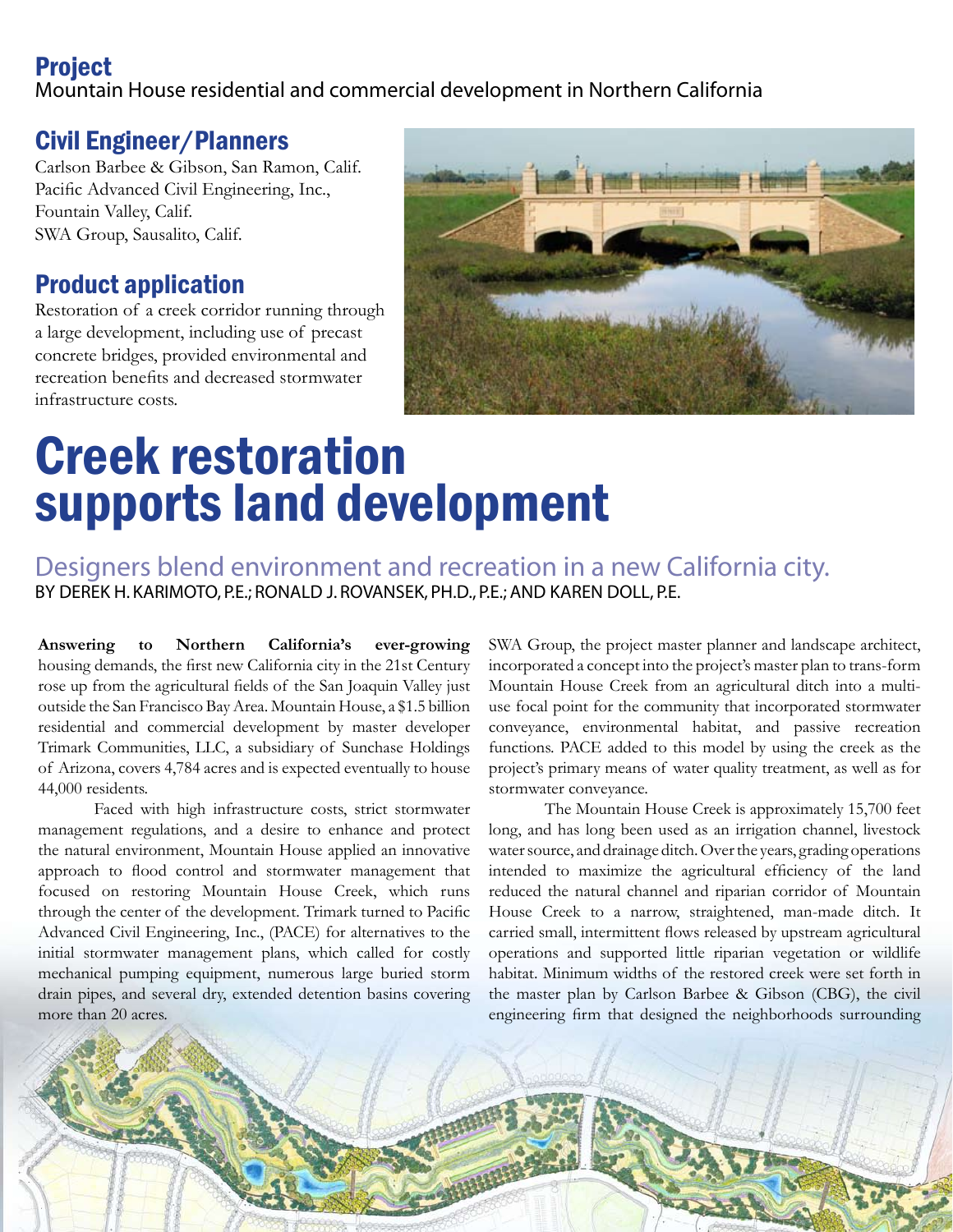the creek. PACE set the creek corridor boundary, which averages approximately 300 feet wide and was excavated to a depth of 10 to 15 feet. This wide corridor contains a naturalized, meandering creek aver-aging about 20 feet wide, as well as water quality best management practices (BMPs) to treat runoff from the project prior to combining with creek flows. The entire corridor is planted with native riparian vegetation and provides a swath of green space, native wildlife habitat, and recreational facilities through the heart of the new city.

The proposed Mountain House Creek restoration project posed several technical challenges. First, the U.S. Army Corps of Engineers (Corps) holds jurisdiction over a substantial area of the Mountain House development, so all improvements had to meet the Corps requirements. Trimark built the road infrastructure in phases within the Corps permit-jurisdictional limits on a strict timeframe. Any subsequent phases to the first phase of construction had to take place outside of Corps jurisdictional limits. These constraints required the creek to be constructed and revegetated prior to the construction of the transportation infrastructure. That infrastructure called for several bridge crossings in post-phase one construction, which therefore had to be placed outside of the creek limits. Second, more than 25 water quality BMPs had to be designed in detail to accept runoff from the surrounding development. Third, the creek had to provide simultaneously wetland irri gation, flood conveyance, stormwater treatment, and public access within a finite area of land.

#### Bridge solution

Engineers had to accommodate Corps restrictions and tight construction schedules in the design of five vehicle bridges across Mountain House Creek. To choose a bridge structure that would meet the project's construction challenges, PACE analyzed several structure types, including the CON/SPAN Bridge System precast concrete arch structure. The CON/SPAN Bridge System was selected for all Mountain House Creek vehicle crossings based on several factors — speed of construction, ease of maintenance, lack of special backfill requirements, and lifespan.

"There were really two key issues as to why we selected CON/SPAN," said Eric Teed-Bose, director of Community Development for Trimark. "One, we had a very limited construction window to complete the work, so we needed a product that could be prefabricated, dropped into place, and finished quickly because our [Corps] permit had a very short window. Secondly, we wanted a product that would also meet the local CSD (Community Services District) durability standards. The CSD was concerned about the



The Mountain House Creek Restoration project, comprising wet and dry BMP basins, is the centerpiece of the newly planned Mountain House Community in Northern California.

shelf life of the project, and we were concerned about the cost, and we also wanted something we could blend into our aesthetic needs."

The local team from CONTECH Bridge Solutions worked with Teichert Construction to install the five bridges during a sixmonth construction period in 2004. The construction procedures allowed placement of the arches on footings constructed outside of jurisdictional areas. The bridges were built by placing the precast concrete arches onto the footings using cranes located outside of the low-flow area of the creek. This construction technique allowed the project's later phases to avoid disturbance of the restored riparian zone and fulfill permit requirements while meeting construction schedules. Each of the five bridges was designed as a three-cell structure to convey typical flows through the natural-bottom center cell, and flood flows through all three cells. The center cell was constructed with a natural bottom, as requested by the Corps, to provide conditions that encourage the passage of fish and wildlife. The outer cells are built with a floating concrete slab invert to allow the structure to pass storm flows as great as the 100-year flood event. Scour concerns mandated the use of cut-off walls on the outer cells, in addition to the deep pedestal walls supporting the center cells. The five structures ranged in length from 80 feet to 232 feet, and, according to Teed-Bose, were completed within Trimark's budget.

The longest structure at Byron Road posed the most technical and construction challenges for the design team. First, the bridge had to be designed for 100 feet of Cooper E80 loading for the rail-road right-of-way and 132 feet of typical traffic loading within the roadway right-of-way. Second, the rail line could not be

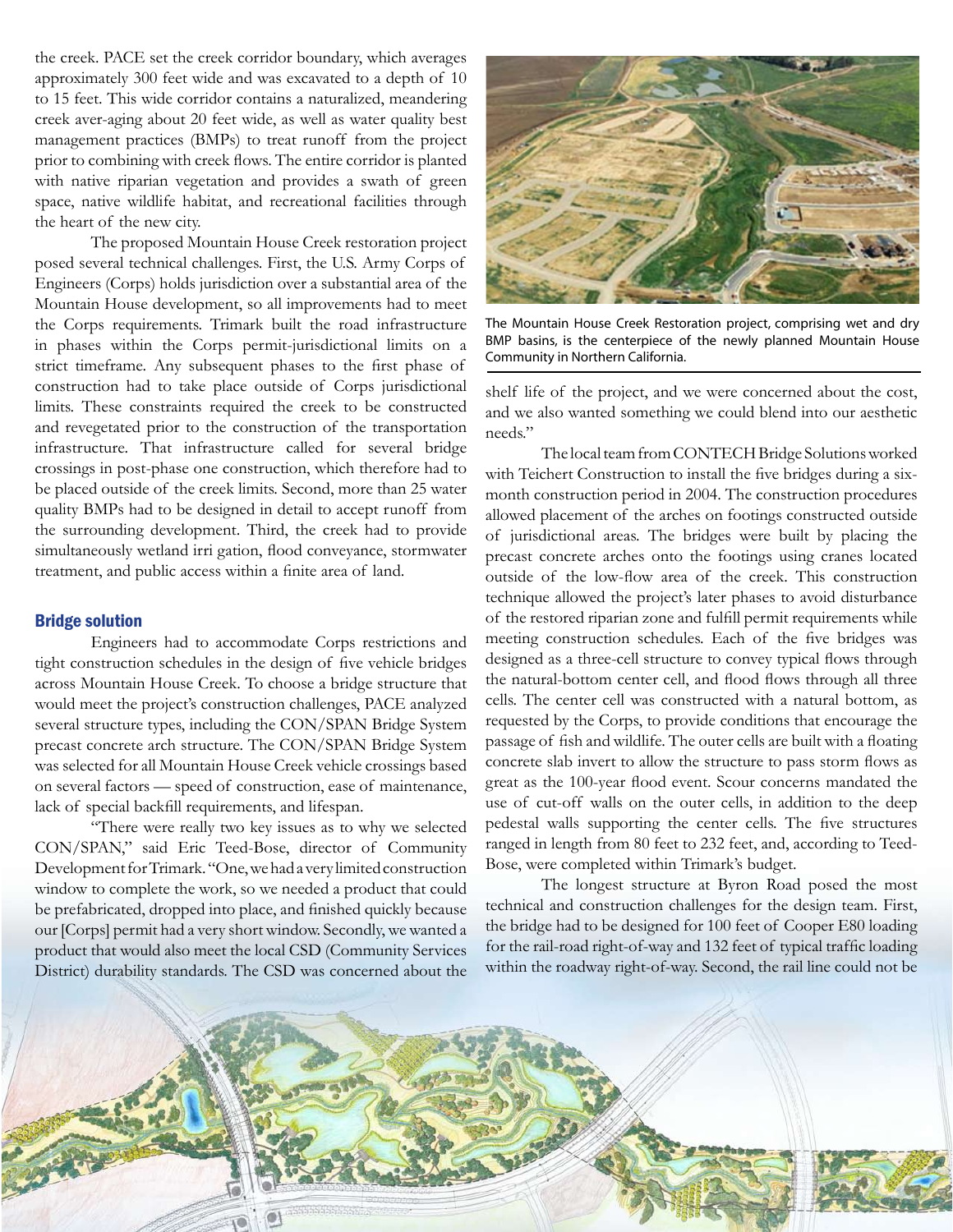closed for any period of time — phased construction was used to meet the tight construction schedule. Third, utility crossings had to be averted, including an existing, high-pressure gas line and overhead power lines that limited the reach of the crane.

### Water quality

Most stormwater management for the project site takes place within the creek corridor in approximately 25 stormwater wetlands and dry and wet pond BMPs. All runoff from the surrounding development is conveyed via 25, small buried storm drain pipes and is routed directly to the creek corridor. Within the creek corridor, the water quality BMPs capture, detain, and treat stormwater runoff and release it to supplement creek flows.

Each BMP was sized based on the drainage area and land use proposed within its watershed; the inlet pipe size and flow rate expected during storms; and guidelines for detention time, depth, and other factors related to water quality improvement. Design of water quality BMPs required constant communication between PACE, which designed the BMPs, and CBG. Coordinating the design of the creek corridor BMPs and the storm drainage system for the neighborhoods proved to be a significant challenge since the design needed to satisfy a wide variety of project needs.

The innovative use of a creek corridor for stormwater treatment and conveyance provided significant savings of land and expense compared with the traditional stormwater collection and treatment system that was included in early versions of the Mountain House Master Plan. Storm flows and treated stormwater are carried by the creek rather than in underground storm drain pipes. This not only has created a healthy and flowing creek that supports wildlife and provides recreation and aesthetic benefits, it also eliminated most of the large-diameter storm drain pipes



The Mountain House Creek Restoration project, comprising wet and dry BMP basins, is the centerpiece of the newly planned Mountain House Community in Northern California.

from the original plan. In fact, eight, 84-inch-diameter storm drain pipes originally were proposed to cross under Byron Road in the center of the project, but the creek system eliminated the need for five of these pipes.

In addition to conveying runoff generated within the project site, Mountain House Creek also conveys offsite flows from several large watersheds. An area of approximately 31 square miles drains through Mountain House Creek to Old River, part of the San Joaquin River Delta. The widened, restored creek corridor provides conveyance for offsite flows while slowing floodwater, providing temporary storage of flows, and allowing sediments to settle out of suspension.

### Recreation and habitat

PACE also worked with SWA Group to redefine the stream limits and find a successful balance to provide recreational corridors in a protected natural environment. From the initial planning stages, the stream corridor was conceived as a multiuse corridor, according to SWA Group Principal Joe Runco. As the project progressed, the strategy shifted to incorporate the wildlife passage-ways into the new stream layout, reinforcing the value of the corridor yet again.

"Our plan has always been to work within the competing needs of the area, such as recreation, stormwater management, water quality, and now habitat," said Runco. "Particularly, the hardest to address were habitat and recreation, because they're seen as being the least compatible. The recreation element — which included linear trails, picnicking areas, and limited viewpoints — was designed to control where people accessed the creek. Those areas tend to be at wider places along the creek, near the edges."

A combination of vehicular and pedestrian bridges were care-fully planned to facilitate safe pedestrian access to and from schools and among the neighborhoods. Early plans for these crossings included full-span bridge designs. Later, multiple arch structures were chosen to span the jurisdictional areas and pass flow, while creating the appearance of bridges. Each structure was faced with a combination of field-placed stone, stucco, dated keystone blocks, decorative railings, and decorative precast caps in a successful effort to blend with the neighborhoods' various architectural styles. The structures were tied into the Italianade architectural design, making bridges an integral part of the community's aesthetic design while creating convenient access to the creek area.

Finishing touches on the recreation element are still being added to the community. These include educational signposts that share the history of the creek corridor, information about the area's native fauna, and important water quality functions of the creek. Signage, planned vegetation, and low-key fencing protect the stream from vehicular intrusion while encouraging pedestrian access along planned trails in the community.

According to Teed-Bose, three critical functions of the stream drove the developer's goals for its renovation. "It needed to handle all of the upstream flow coming to Mountain House and convey it safely," he said. "In addition, we had our own onsite hydraulic issues, such as figuring how to manage urban and non-urban flows. The second goal was to turn that hydraulic facility into a community amenity, not just as a destination for